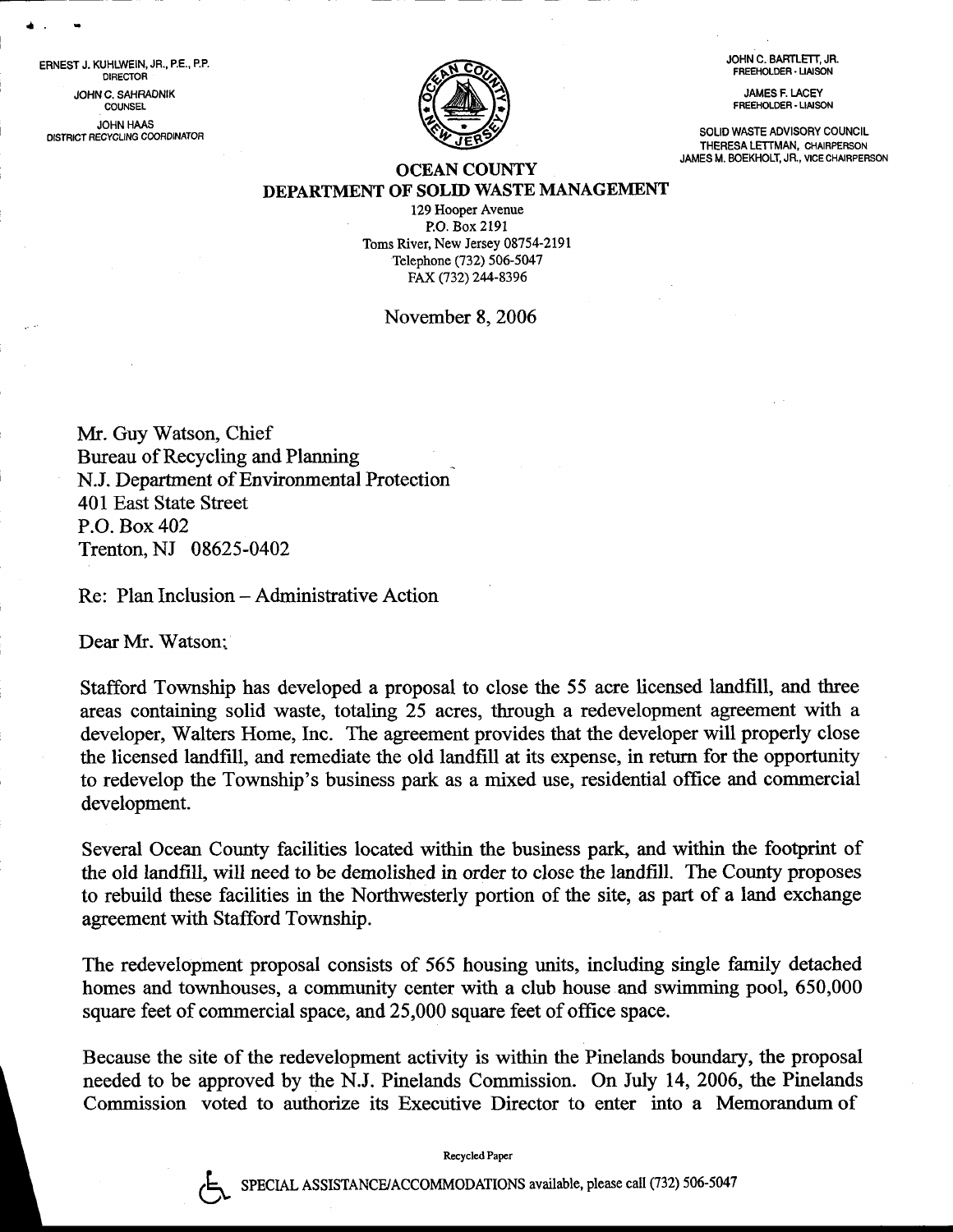Agreement between Stafford Township, Ocean County, and the Pinelands Commission regarding the Landfill Closure and Business Park Redevelopment.

As part of this process, a lot consolidation has occurred for parcels within the Stafford Business Park. Because of the lot consolidation and relocation of facilities, the County must include the Block and Lot designations of the relocated County facilities into the Ocean County District Solid Waste Management Plan. The County includes these facilities into the Ocean County District's Solid Waste Management Plan as an administrative action pursuant to the requirements of NJAC 7:26-6.11. The existing Class A recycling Transfer Station is located at Block 25, Lot 59, at the corner of Recovery Road and Hay Road in Stafford Township. The Class A Recycling Transfer Station will be relocated to Block 25, Lot 37 in the Stafford Business Park, Stafford Township. The existing Stafford Township Leaf Composting Facility is located at Block 25, Lots 5 and 6 in Stafford Township. The Stafford Township Leaf Composting Facility will be relocated to Block 25, Lot 39 in the Stafford Township Business Park, Stafford Township. The existing exempt brush operation is located at Block 25, Lots 5 and 6 in Stafford Township. The existing exempt brush operation will be relocated to Block 25,Lot 38 in the Stafford Township Business Park, Stafford Township.

Should you have any questions, please don't hesitate to contact John Haas at 732-506- 5047.

Very truly yours,

 $\mathcal{E}_{\text{max}}$  ) till

Ernest J. Kuhlwein. Jr. **Director** 

EJK:em

cc: John Haas, District Recycling Coordinator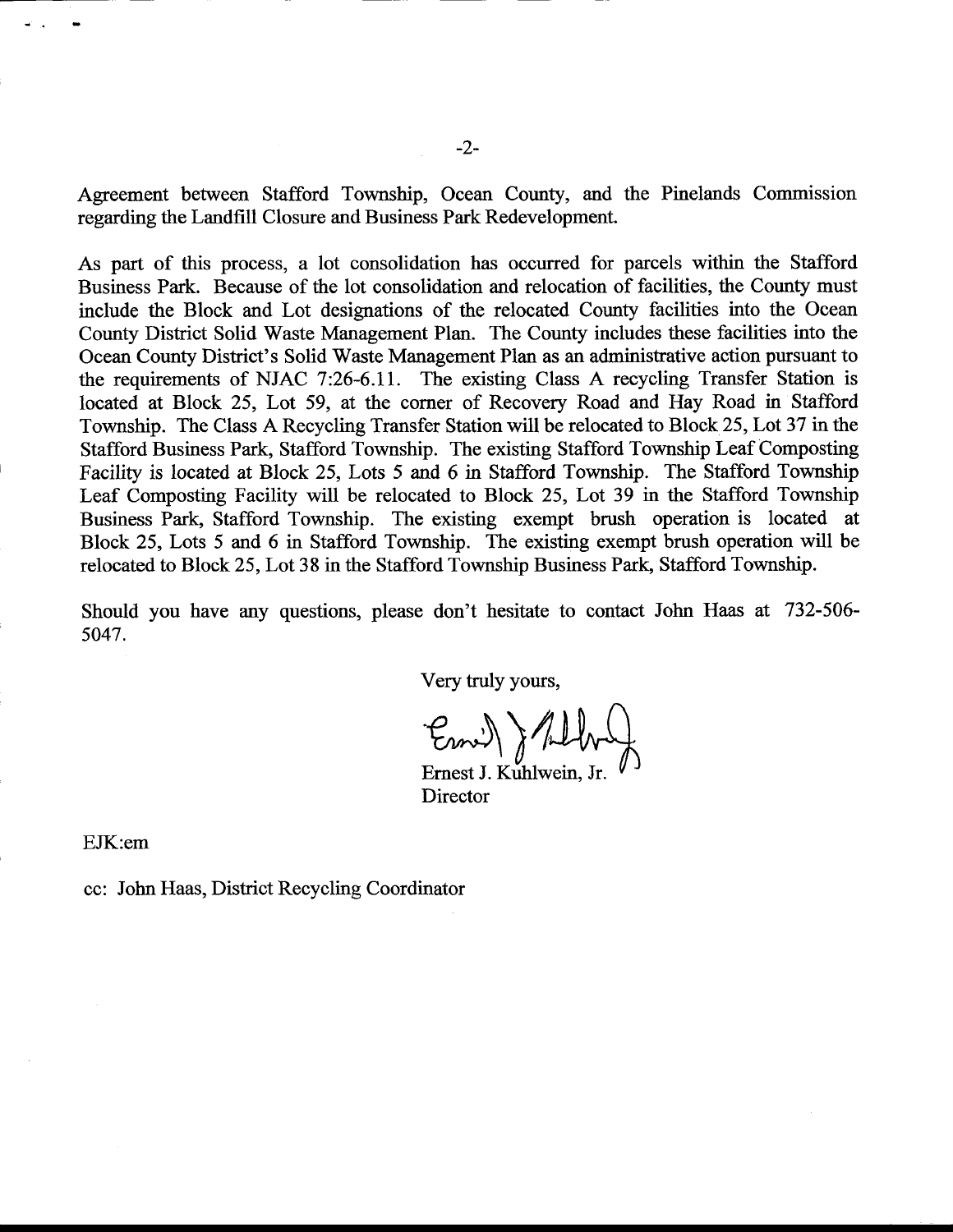

 $int122$ 

 $\mathbb{C}^{\mathcal{J}}$ 

State of New Jersey DEPARTMENT OF ENVIRONMENTAL PROTECTION

> LISA P. JACKSON Commissioner

Solid and Hazardous Waste Program P.O. Box414 Trenton, New Jersey 08625-0414 TeL # 609-984-3438 Tel. # 009-964-5456<br>Fax. # 609-777-0769  $\alpha$  o<sup>n you</sup>

**DEC BU** 

Emest J. Kuhlwein, Jr., Director Dept. of Solid Waste Management 129 Hooper Avenue P.O. Box 2191 Toms River, New Jersey 08754-2191

Dear Mr. Kuhlwein:

On November 13, 2006 the Departrnent of Environmental Protection's Solid and Hazardous Waste Program received a request for an administrative action to relocate the Stafford Township Class A recycling center transfer station, the Stafford Township leaf composting facility and the exempt brush operation.

The Class A recycling center transfer station located at Block 25, Lot 59, in Stafford Township will be relocated to Block 25, Lot 37, in the Stafford Business Park, Stafford Township. The Stafford Township leaf composting facility located at Block 25, Lots 5 and 6, in Stafford Township will be relocated to Block 25, Lot 39, in the Stafford Township Business Park, Stafford Township. And, the exempt brush operation located at Block 25, Lots 5, and 6, in Stafford Township will be relocated to Block 25,Lot 38, in the Stafford Township Business Park, Stafford Township.

Pursuant to N.J.A.C. 7:26-6.11(b) 3, the Department considered this County Plan inclusion of the relocations of the Class A recycling center transfer station, the Stafford Township leaf composting facility, and the exempt brush operation to be an approvable administrative action. Therefore, this amendment is hereby approved as an administrative action pursuant to  $N.J.A.C.$  7:26-6.11(f).

If you have any questions relative to this action, please contact Najwa N. Ali at (609) 984-9773 or email at Najwa.Ali@dep.state.nj.us.

Sincerely,

/  $\mu$ , l. walton /

Guy Watson, Chief Bureau of Recycling and Planning

**JON S. CORZINE** Governor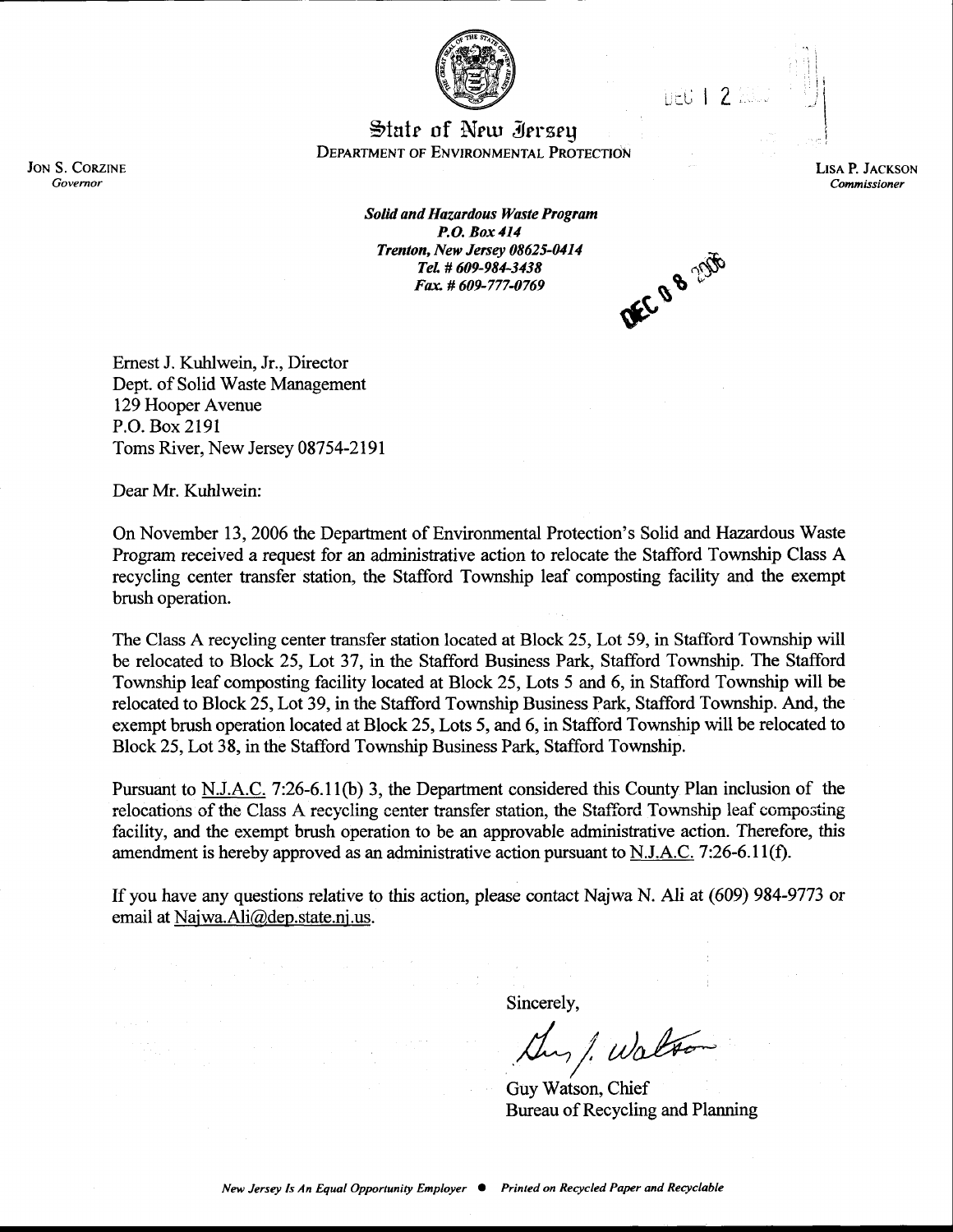Rhan Americant 11-8-06 SCER Supreme

ERNEST J. KUHLWEIN, JR., P.E., P.P. **DIRECTOR** JOHN C. SAHRADNIK **COUNSEL JOHN HAAS** DISTRICT RECYCLING COORDINATOR



JOHN C. BARTLETT, JR. FREEHOLDER - LIAISON

**JAMES F. LACEY FREEHOLDER - LIAISON** 

SOLID WASTE ADVISORY COUNCIL THERESA LETTMAN, CHAIRPERSON JAMES M. BOEKHOLT, JR., VICE CHAIRPERSON

## **OCEAN COUNTY** DEPARTMENT OF SOLID WASTE MANAGEMENT

129 Hooper Avenue P.O. Box 2191 Toms River, New Jersey 08754-2191 Telephone (732) 506-5047 FAX (732) 244-8396

November 8, 2006



Mr. Guy Watson, Chief Bureau of Recycling and Planning N.J. Department of Environmental Protection 401 East State Street P.O. Box 402 Trenton, NJ 08625-0402

Re: Plan Inclusion – Administrative Action

Dear Mr. Watson:

The County has received a request from SCER Supreme Inc. to expand the list of materials they are approved to process to include the recovery of refrigerants from appliances. The County supports their request, and includes the recovery of refrigerants as one of the materials SCER Supreme Inc. is approved to process as part of their Class D Recycling Center at 1950 Rutgers University Boulevard, Block 1607, Lot 13, in Lakewood Township as an administrative action.

Should you have any questions, please do not hesitate to contact John Haas at 732-506-5047.

Very truly yours.

Ernest J. Kuhlwein, Jr. Director

EJK:em

cc: John Haas, District Recycling Coordinator Gene Santana

**Recycled Paper**